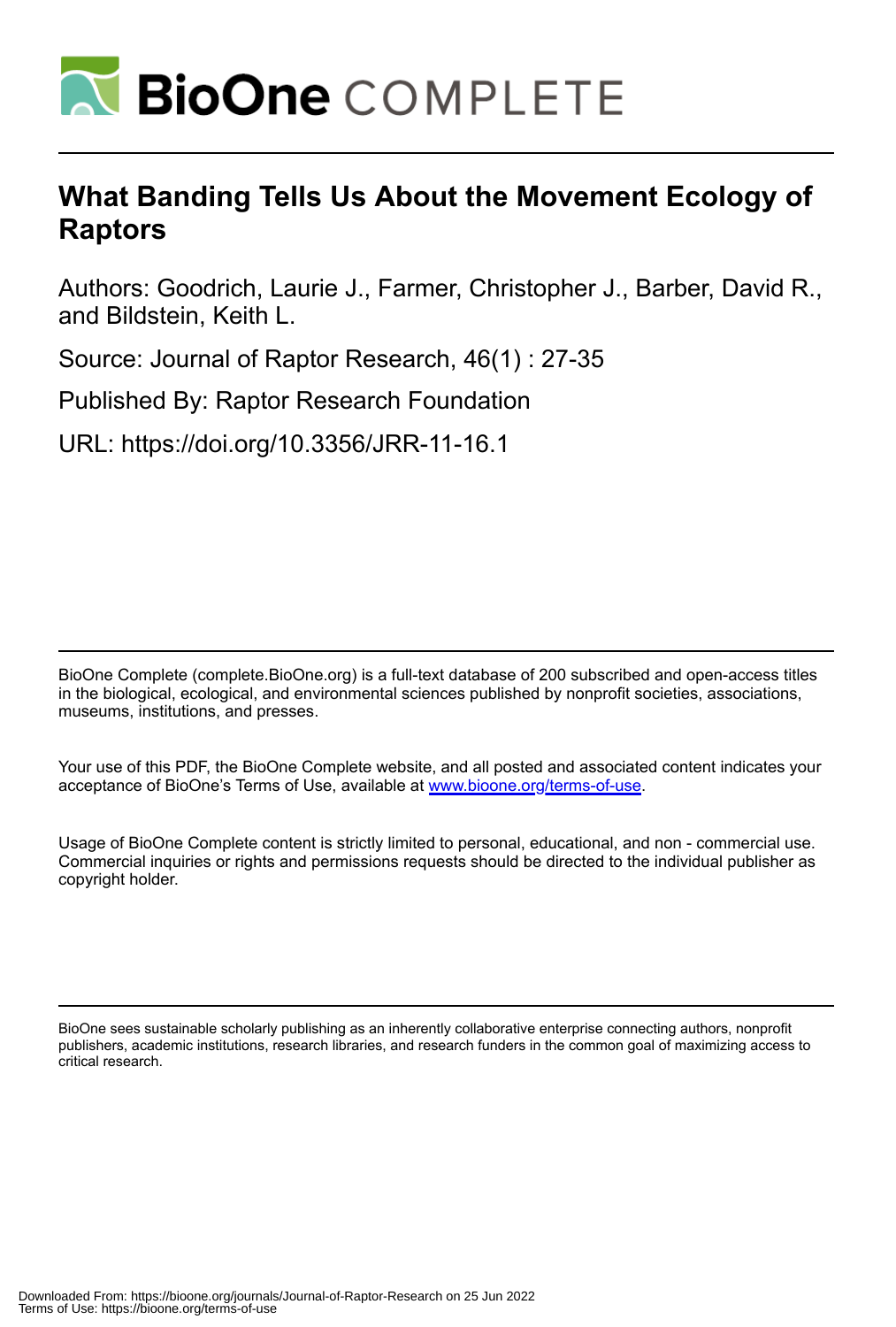# WHAT BANDING TELLS US ABOUT THE MOVEMENT ECOLOGY OF RAPTORS

## LAURIE J. GOODRICH,<sup>1</sup> CHRISTOPHER J. FARMER, DAVID R. BARBER, AND KEITH L. BILDSTEIN Hawk Mountain Sanctuary, Acopian Center for Conservation Learning, 410 Summer Valley Road, Orwigsburg, PA 17961 U.S.A.

ABSTRACT.—We examined banding encounter records from 1920 to 2006 for three raptors that are commonly banded in North America: American Kestrel (Falco sparverius, 4707 encounters), Sharp-shinned Hawk (Accipiter striatus; 5256), and Cooper's Hawk (A. cooperii; 3848). We selected birds banded during summer or autumn migration and encountered during winter to investigate movement distances and winter latitudes by sex, age, year banded, banding latitude, and flyway. Female American Kestrels migrated farther than males, but travel distances did not vary by age. Distance moved to wintering sites declined with encounter year for American Kestrels, suggesting that migratory short-stopping may be occurring across North America. Movements of the three species typically showed a chain migration pattern; however, female American Kestrels from the most northern latitudes demonstrated a leapfrog pattern, moving beyond mid-latitude birds to more southerly wintering latitudes. Female American Kestrels and Cooper's Hawks moved farther than males, whereas Sharp-shinned Hawk migration distances did not vary by sex. Hatch-year Sharp-shinned and Cooper's hawks moved farther than after-hatch-year birds, whereas no age difference was observed for American Kestrels. For all three species, northern-latitude birds moved farther than mid- or low-latitude birds, and low-latitude birds appeared to be largely resident. Distances moved also varied by flyway for both accipiters.

KEY WORDS: American Kestrel; Falco sparverius; Cooper's Hawk; Accipiter cooperii; Sharp-shinned Hawk; Accipiter striatus; banding; migration geography; movement ecology; raptors.

## LO QUE EL ANILLADO NOS DICE SOBRE LA ECOLOGI´A DEL MOVIMIENTO DE LAS RAPACES

RESUMEN.—Examinamos los registros de encuentro de anillas desde 1920 hasta 2006 para tres rapaces que se anillan comúnmente en América del Norte: *Falco sparverius* (4707 registros), Accipiter striatus (5256) y A. cooperii (3848). Seleccionamos las aves anilladas durante la migración de verano y otoño y encontradas durante el invierno para investigar las distancias de movimiento y las latitudes de invernada considerando sexo, edad, año de anillado, latitud de anillado y corredor de vuelo. Las hembras de F. sparverius migraron más lejos que los machos, pero las distancias de viaje no variaron con la edad. La distancia recorrida a los sitios de invernada disminuyó con el año de encuentro para F. sparverius, sugiriendo que las paradas migratorias cortas pueden estar sucediendo a lo largo de Ame´rica del Norte. Los movimientos de las tres especies típicamente mostraron un patrón de migración en cadena; sin embargo, las hembras de  $F$ . sparverius de las latitudes más al norte demostraron un patrón de salto de rana, moviéndose más allá que las aves provenientes de latitudes medias hacia latitudes invernales más al sur. Las hembras de F. sparverius y A. cooperii se movieron más lejos que los machos, mientras que las distancias migratorias de Accipiter striatus no variaron según el sexo. Los individuos del primer año de eclosión de A. striatus y A. cooperii se movieron más lejos que las aves de más de un año de eclosión, mientras que no se observaron diferencias de edad para F. sparverius. Para todas estas especies, las aves de latitudes más al norte se movieron más lejos que las aves de latitudes medias o bajas, y las aves de latitudes bajas parecieron ser mayormente residentes. La distancia de movimiento también varió para las dos especies de Accipiter.

[Traducción del equipo editorial]

Banding has been an important tool in studies of the movement ecology of raptors, including their migrations, since the early twentieth century (Clark 1985, Gauthreaux 1985, Schmutz et al. 1991, Hoffman

et al. 2002, Smith et al. 2003, Goodrich and Smith 2008). From 1955–2000, 1 022 640 United States Fish and Wildlife Service (USFWS) bands were placed on raptors of 34 species in the United States and Canada (Bildstein 2006). Approximately 3% of banded rap-<sup>1</sup> Email address: goodrich@hawkmtn.org **1 Email address: goodrich@hawkmtn.org 1 Email address: goodrich@hawkmtn.org**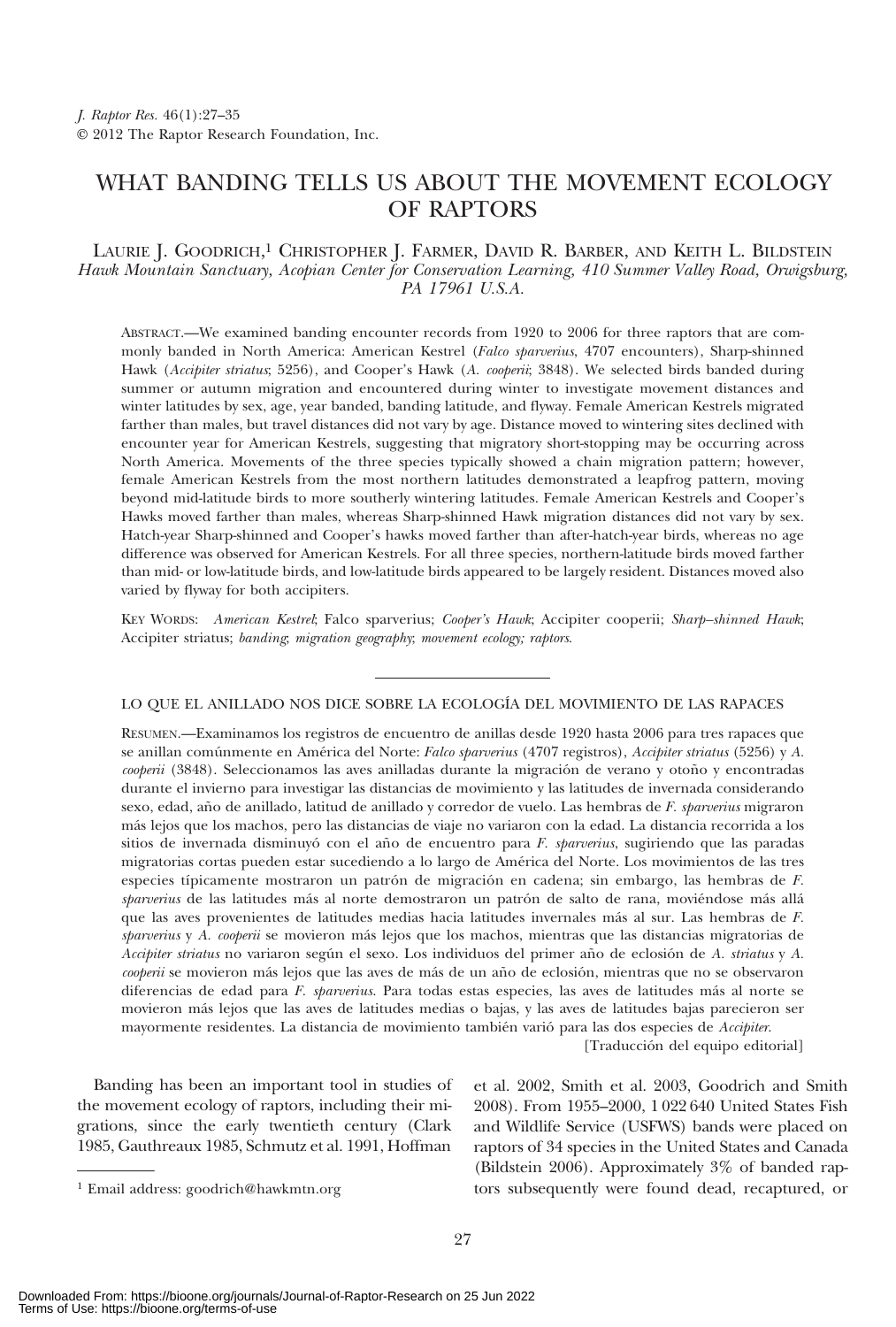resighted (Bildstein 2006). Of the 34 species of North American raptors banded from 1955 to 2000, the four most commonly banded species were the Sharpshinned Hawk (Accipiter striatus; 341 718), American Kestrel (Falco sparverius; 213 050), Red-tailed Hawk (Buteo jamaicensis; 133 770), and Cooper's Hawk (A. cooperii; 68 606). Together, these four species made up nearly 75% of all banded raptors in North America (Bildstein 2006).

Among the species commonly banded in North America, encounter rates range from 1% for Sharpshinned Hawks to 5% for Red-tailed Hawks (Bildstein 2006). Encounter rates were higher prior to raptor protection, as many banded birds were shot (15–25%; Robbins 1986). Because large carcasses are found more easily than small ones, encounter rates usually depend on the size of the banded bird. Among raptors with a high degree of sexual size dimorphism, encounter rates tend to be higher for females (Clark 1985, Hoffman et al. 2002).

Autumn migration patterns often are characterized as either chain migration, in which populations at different latitudes migrate the same distance southward, thus preserving their latitudinal relationship with one another, or leapfrog migration, in which high-latitude populations migrate farther south than lower-latitude populations, effectively ''leaping'' over them (Salomonsen 1955, Holmgren and Lunkberg 1993, Berthold 2001, Smith et al. 2003, Newton 2008). In North America, some species of raptors have exhibited migratory shortstopping, a phenomena in which distances traveled south in autumn have declined over time (Duncan 1996, Viverette et al. 1996). Climate change has been hypothesized to cause changes in migration timing and may be affecting migration travel distance for some species (Miller-Rushing et al. 2008, Newton 2008, Niven et al. 2010, Rosenfield et al. 2011).

We studied encounter locations for three of the most commonly banded species in North America for the period 1920–2006: American Kestrel, Sharp-shinned Hawk, and Cooper's Hawk. We focused on winter encounters of American Kestrels banded during summer and Sharp-shinned and Cooper's hawks banded during summer and autumn migration to bolster the sample sizes for the accipiters. Our objectives were to investigate (1) sex- and age-related differences in distances moved between summer and winter ranges; (2) regional differences in migration distances and wintering latitudes, and (3) changes in migration distances and wintering latitudes over time.

METHODS

We obtained banding and encounter records for 1920–2006 from the USGS Bird Banding Lab (BBL) in Patuxent, Maryland. Throughout this paper, we refer to any reporting of a previously banded bird as an encounter, encompassing three categories outlined by the BBL (Gustafson et al. 1997): recovery (encounter of a dead bird), return (resighting or recapture in the same 10-min latitude–longitude block as the banding location), and repeat (recapture or resighting in different 10-min block than banding location). We defined four banding seasons corresponding to the life cycle of the birds: summer (11 May–31 August), autumn migration (i.e., outbound; 1 September–30 November), overwintering (hereafter winter; 1 December–9 March), and spring migration (i.e., return; 10 March–10 May). We excluded records where the encounter date was unknown. To investigate differences in migration distances related to longitude, we divided encounters in North America into eastern  $(\leq 79^{\circ}W)$ , central (80–  $100^{\circ}$ W), and western ( $>100^{\circ}$ W) continental regions or ''flyways'' (Goodrich and Smith 2008). We estimated latitudinal distances traveled between banding and encounter locations (in degrees; accuracy  $\pm 10$  min) as the difference in the location latitudes reported by the BBL.

We compared variation in migration distances and wintering latitudes in relation to sex, age, banding latitude, flyway, and encounter year. For both Sharp-shinned Hawks and Cooper's Hawks, sample sizes of birds banded during summer and encountered in winter were small ( $n = 22$  and 293, respectively). Because of this, we included in our analyses for these two accipiters the records of birds banded during autumn migration. We used general linear models (GLM) to examine differences in migration distances and wintering latitudes in relation to age (hatch-year [HY] or after-hatch-year [AHY]), sex, and flyway as categorical explanatory variables, and banding latitude and encounter year as continuous covariates. We also evaluated the interactive influence of age and sex, but did not consider additional interactions in our models due to the modest number of encounters. We used Fisher's least significant difference (LSD) tests to confirm differences among flyways following demonstration of a significant main effect. We considered  $P \leq 0.05$ indicative of a significant result. We present results as least-squares means  $\pm$  SE throughout. We compared movement patterns across North America by grouping data into 5°-latitude blocks based on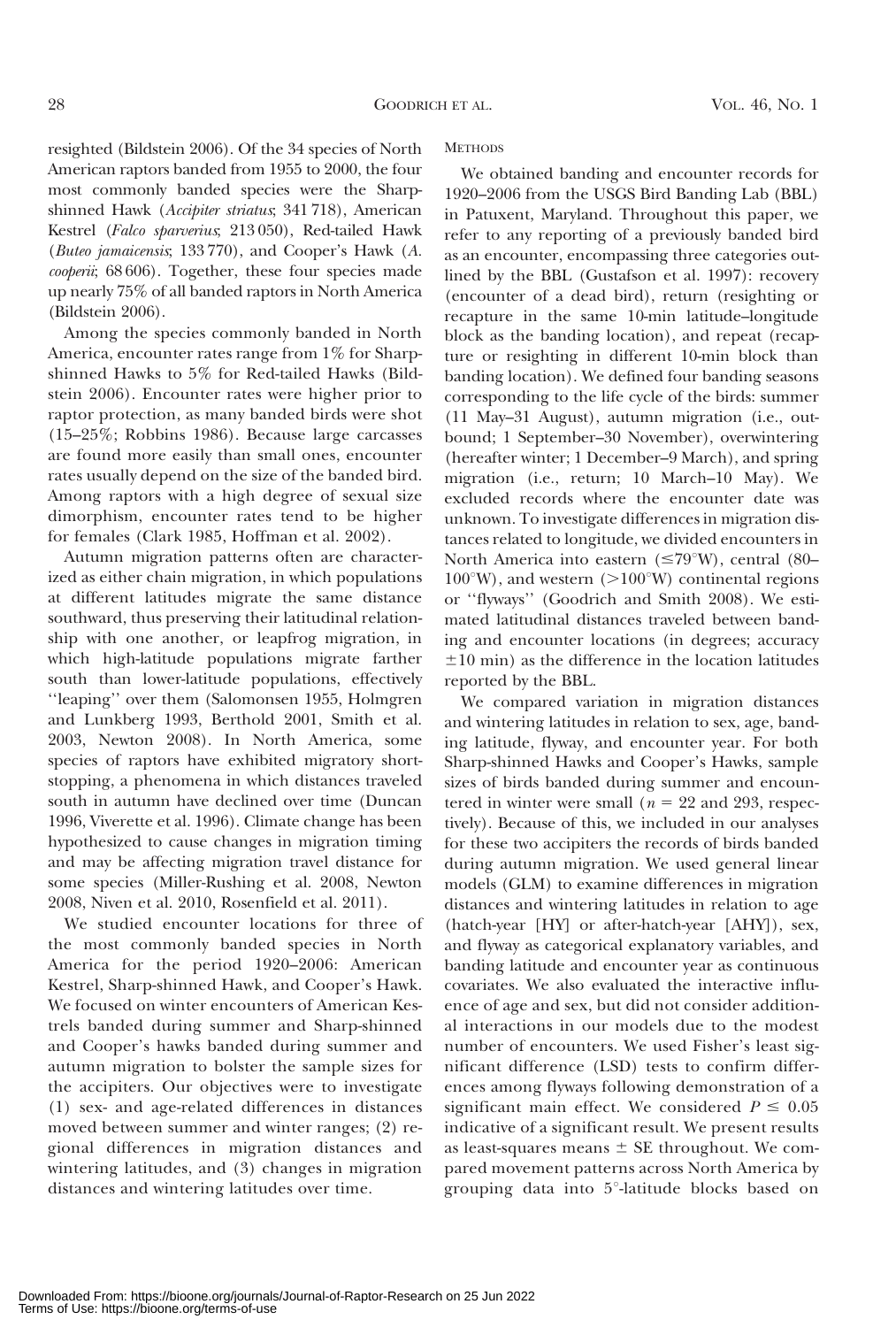banding latitude and designated each block by the lower number of the 5°-latitude block. For example, the "30°-banding block" represented birds banded from  $30^{\circ}$  to  $34.9^{\circ}$ N latitude and the "35 $^{\circ}$ banding block'' represented birds banded from  $35^\circ$  to  $39.9^\circ$ .

#### RESULTS

American Kestrels. From 1920–2006, 632 American Kestrels were banded during summer and subsequently encountered during winter. Of these, 41% (262) were banded in eastern, 40% (255) in central, and 18% (115) in western North America. Twenty (3%) kestrels were recovered south of the United States during winter, 11 (55%) of which were banded north of 45°N latitude.

The GLM revealed significant influences of sex, banding latitude, and encounter year on distance traveled, but migration distances did not vary significantly by flyway or age, and there was no interaction of sex and age (Table 1). Female kestrels migrated 1.5–2 times farther south in winter than did males (Table 2); however, the difference increased among birds banded farther north and was evident only for birds banded above  $40^{\circ}$ N latitude (Fig. 1). Migration distances declined by an average of  $2^{\circ}$  of latitude for every  $5^\circ$  reduction in banding latitude; however, it appeared that most birds banded at latitudes below about  $35^{\circ}$ N moved little (Fig. 1). Western birds moved slightly farther  $(3.5 \pm 0.6^{\circ} \text{ latitude})$ than central (3.1  $\pm$  0.4°) and eastern birds (3.0  $\pm$  $(0.4^{\circ})$  but the difference was not significant (Table 1). The distance moved by American Kestrels declined by an estimated  $0.35^{\circ}$  of latitude per decade or about  $3^{\circ}$  of latitude over the 86-yr study period.

The GLM revealed significant influences of sex, encounter year, and banding latitude on wintering latitude, but no age or flyway effects, and there was no interaction of sex and age (Table 3). Male kestrels wintered on average about  $2^{\circ}$  farther north  $(39.1 \pm 0.4^{\circ})$  than females  $(37.1 \pm 0.5^{\circ})$ ; however, this difference increased for northern nesting birds and was apparent only for birds banded at or above about  $40^{\circ}$ N latitude (Fig. 4). Overall, wintering latitudes increased by approximately  $3^{\circ}$  of latitude for every  $5^\circ$  increase in banding latitude; however, female kestrels banded at or above 45°N latitude actually wintered farther south than females from mid-latitudes (Fig. 4). Consistent with the finding for travel distances, wintering latitudes increased by an estimated  $0.35^{\circ}$  of latitude per decade.

Sharp-shinned Hawks. From 1920–2006, 1232 Sharp-shinned Hawks were banded in summer or autumn and subsequently encountered during winter. Of these, 39% (562) were banded in eastern, 46% (670) in central, and 15% (217) in western North America. Sixty-five winter encounters (5%) occurred south of the United States.

The GLM indicated a significant main effect for age (Table 1), with AHY birds averaging roughly 40% shorter travel distances (5.6  $\pm$  0.3°) than HY birds (9.3  $\pm$  0.5°). The GLM indicated no significant main effect for sex nor the interaction between age and sex (Table 1). Female HY birds moved nearly twice as far (10.1  $\pm$  0.47°) as AHY females  $(5.4 \pm 0.29^{\circ})$ . Male HY birds also moved farther than AHY birds, but the difference was less than for females (Table 2). Migration distances declined by an average of  $3^{\circ}$  of latitude for every  $5^{\circ}$  reduction in banding latitude (Fig. 2), with most birds banded below 30°N latitude showing either no movement or a slight northward shift during winter (Fig. 2). Distance moved did not vary among years (Table 1). Sharp-shinned Hawks banded in the eastern and western flyways moved similar distances south (eastern 6.9  $\pm$  0.4°; western 6.4  $\pm$  0.5°), but both moved significantly less than central birds (9.0  $\pm$  $0.4^{\circ}$ .

Sharp-shinned Hawk wintering latitudes varied by age, banding latitude, and flyway, but not by sex or encounter year, and there was no interaction of sex and age (Table 3). AHY birds wintered approximately 4° farther north (36.3  $\pm$  0.2°) than HY birds  $(32.3 \pm 0.4^{\circ}; \text{Fig. 5})$ . Central-flyway birds wintered farther south (32.7  $\pm$  0.3°) than eastern (35.0  $\pm$ 0.4°) and western birds  $(35.2 \pm 0.5^{\circ})$ .

Cooper's Hawks. From 1920–2006, 938 Cooper's Hawks were banded during summer or autumn migration and subsequently encountered during winter. Of these, 48% (452) were banded in eastern, 18% (172) in central, and 33% (314) in western North America. Fifty-eight winter encounters (6%) occurred south of the United States.

Distance moved to wintering site by Cooper's Hawks varied by age, sex, flyway, and banding latitude, but not by encounter year and there was no significant interaction between age and sex (Table 1). Females moved on average  $1^\circ$  farther south  $(3.1 \pm 0.3^{\circ})$  than males  $(2.2 \pm 0.4^{\circ})$ ; Table 2). Distance traveled was greater for western birds compared to eastern and central birds (eastern 1.7  $\pm$ 0.3°; central 2.3  $\pm$  0.4°; western 3.8  $\pm$  0.3°). Mean migration distance declined by an average of  $1^{\circ}$  of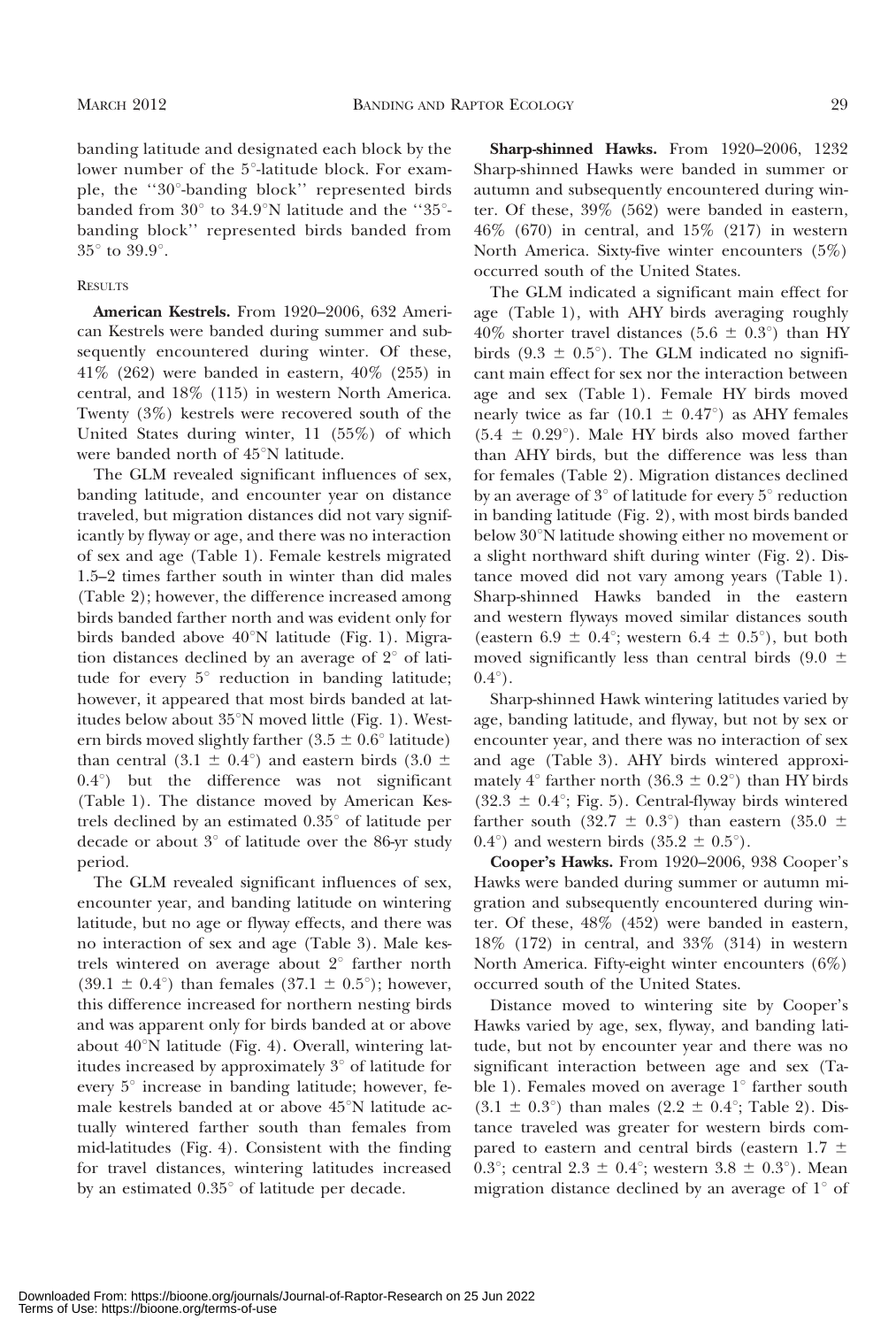| <b>SPECIES AND</b>              |         |          |         |                  |
|---------------------------------|---------|----------|---------|------------------|
| <b>EXPLANATORY VARIABLE</b>     | $\beta$ | $\cal F$ | df      | $\boldsymbol{P}$ |
| American Kestrel <sup>1</sup>   |         |          |         |                  |
| Intercept                       | 43.96   | 2.32     | 1,520   | 0.128            |
| Sex                             | 0.99    | 11.04    | 1,520   | 0.001            |
| Age <sup>2</sup>                | $-0.21$ | 0.50     | 1,520   | 0.481            |
| $Sex * Age$                     | $-0.20$ | 0.44     | 1,520   | 0.509            |
| Banding latitude $(°)$          | 0.70    | 86.63    | 1,520   | < 0.001          |
| Flyway <sup>3</sup>             |         | 0.30     | 2,520   | 0.738            |
| Central                         | $-0.10$ | 0.11     | 1,520   | 0.743            |
| Eastern                         | $-0.19$ | 0.39     | 1,520   | 0.539            |
| Encounter year                  | $-0.04$ | 5.79     | 1,520   | 0.016            |
| Sharp-shinned Hawk <sup>4</sup> |         |          |         |                  |
| Intercept                       | 23.79   | 0.52     | 1, 1211 | 0.473            |
| <b>Sex</b>                      | 0.32    | 1.26     | 1, 1211 | 0.261            |
| Age <sup>2</sup>                | $-1.85$ | 37.57    | 1, 1211 | < 0.001          |
| Sex * Age                       | $-0.48$ | 2.90     | 1, 1211 | 0.089            |
| Banding latitude (°)            | 0.57    | 117.42   | 1, 1211 | < 0.001          |
| Flyway <sup>3</sup>             |         | 14.43    | 2, 1211 | < 0.001          |
| Central                         | 1.53    | 28.78    | 1, 1211 | < 0.001          |
| Eastern                         | $-0.52$ | 2.71     | 1, 1211 | 0.100            |
| Encounter year                  | $-0.02$ | 1.46     | 1, 1211 | 0.227            |
| Cooper's Hawk <sup>5</sup>      |         |          |         |                  |
| Intercept                       | 41.41   | 1.80     | 1,930   | 0.181            |
| Sex                             | 0.47    | 4.28     | 1,930   | 0.039            |
| Age <sup>2</sup>                | $-0.59$ | 6.81     | 1,930   | 0.009            |
| Sex * Age                       | 0.18    | 0.62     | 1,930   | 0.432            |
| Banding latitude $(°)$          | $-0.27$ | 36.98    | 1,930   | < 0.001          |
| Flyway <sup>3</sup>             |         | 15.75    | 2,930   | < 0.001          |
| Central                         | $-0.29$ | 0.94     | 1,930   | 0.334            |
| Eastern                         | $-0.92$ | 15.47    | 1,930   | < 0.001          |
| Encounter year                  | $-0.03$ | 2.60     | 1,930   | 0.107            |

Table 1. General linear model results evaluating relationships between distance traveled (degrees latitude) during autumn migration and various explanatory variables for American Kestrels, Sharp-shinned Hawks, and Cooper's Hawks in North America based on banding and encounter records from 1920–2006.

 $1 n = 534$  encounters; model  $R^2 = 0.42$ .

<sup>2</sup> Hatch-year or after-hatch-year.

 $3$  Western (west of  $100^{\circ}$ W longitude), central (80- $100^{\circ}$ W), and eastern (east of  $80^{\circ}$ W).

 $4 n = 1219$  encounters; model  $R^2 = 0.50$ .

 $5 n = 938$  encounters; model  $R^2 = 0.09$ .

latitude for every  $5^\circ$  reduction in banding latitude (Table 1, Fig. 3).

#### **DISCUSSION**

Wintering latitude for Cooper's Hawks varied by sex, age, banding latitude, and flyway, but not by encounter year and there was no interaction between age and sex (Table 3). Males wintered on average approximately 1° farther north (37.5  $\pm$  0.3°) than females (36.6  $\pm$  0.3°; Fig. 6). Western birds (35.8  $\pm$ 0.3°) wintered farther south than central (37.3  $\pm$ 0.4°) and eastern birds (38.0  $\pm$  0.3°). Banding and wintering latitudes were positively correlated (Fig. 6).

Migration distances of American Kestrels declined across years, indicating the possibility of migratory short-stopping (e.g., Holmgren and Lunkberg 1993). This tends to support the hypothesis that global climate change may reduce migration movements (Berthold 2001). Christmas Bird Count data for North American Rough-legged Hawks (Buteo lagopus) also has shown a reduction in migration distance in recent years (Niven et al. 2010). The number of American Kestrels wintering in Pennsylvania Conser-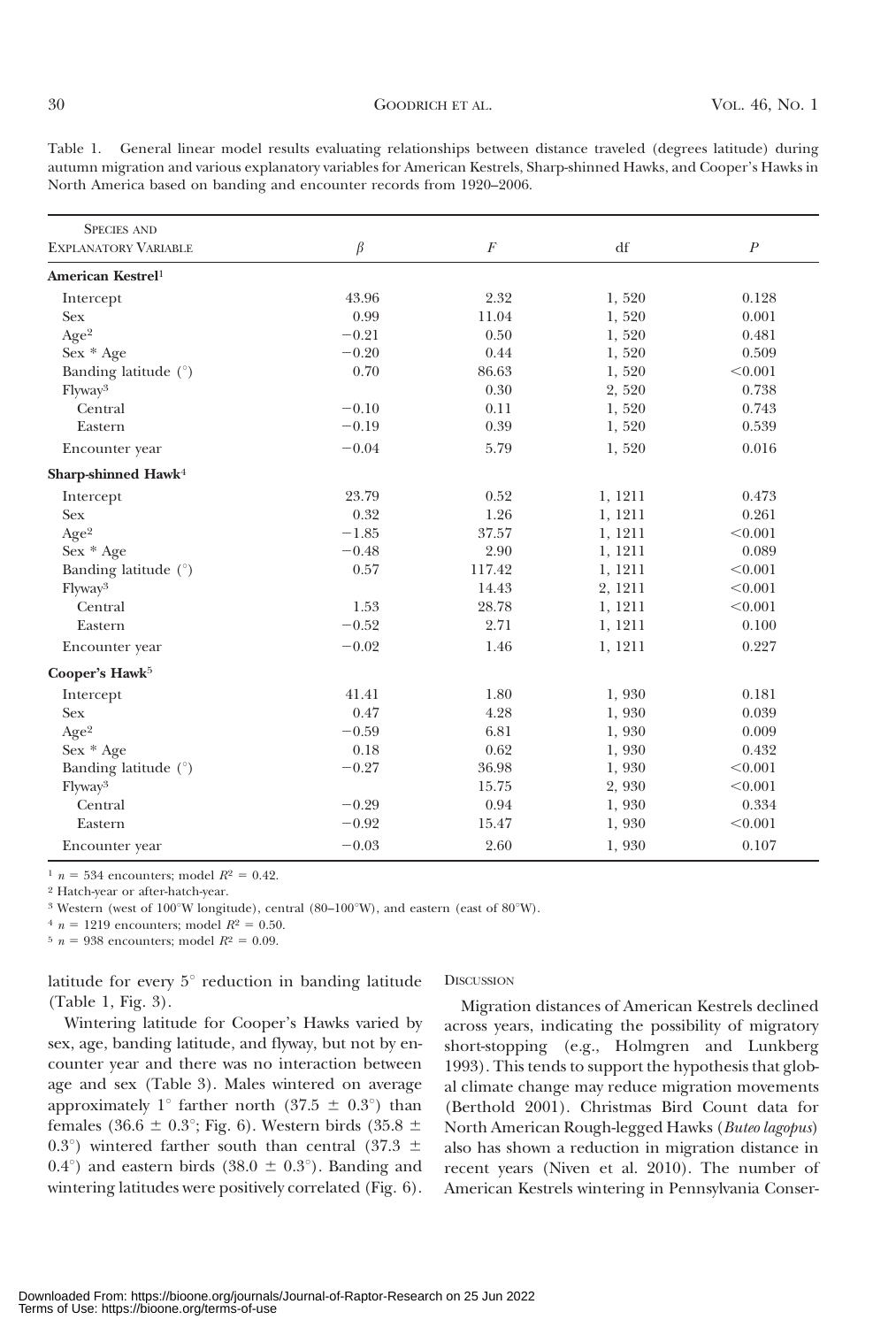|                    |            | HATCH-YEAR         |                  | AFTER-HATCH-YEAR |                  |
|--------------------|------------|--------------------|------------------|------------------|------------------|
| <b>SPECIES</b>     | <b>SEX</b> | $M_{EAN}$ $\pm$ SE | $\boldsymbol{n}$ | $MEAN \pm SE$    | $\boldsymbol{n}$ |
| American Kestrel   | Female     | $5.3 \pm 1.27$     | 35               | $3.4 \pm 0.41$   | 201              |
|                    | Male       | $2.5 \pm 0.73$     | 43               | $2.2 \pm 0.27$   | 249              |
| Sharp-shinned Hawk | Female     | $11.7 \pm 0.61$    | 225              | $5.1 \pm 0.25$   | 688              |
|                    | Male       | $11.2 \pm 1.2$     | 54               | $5.7 \pm 0.44$   | 252              |
| Cooper's Hawk      | Female     | $3.4 \pm 0.52$     | 128              | $2.7 \pm 0.26$   | 465              |
|                    | Male       | $2.3 \pm 0.57$     | 59               | $1.3 \pm 0.28$   | 286              |

Table 2. Distances (degrees latitude) moved by age and sex classes for raptors banded during summer (American Kestrel) or summer and autumn migration (Sharp-shinned Hawk and Cooper's Hawk) and encountered in winter in North America from 1920 to 2006.

vation Reserve Program grasslands has increased in recent years, also suggesting that migratory shortstopping has increased in this species (Wilson et al. 2010). Band encounters of Sharp-shinned and Cooper's hawks did not show evidence for short-stopping, despite prior research suggesting it may have occurred in some populations of Sharp-shinned Hawks (Duncan 1996, Viverette et al. 1996, Rosenfield et al. 2011). The lack of detectable change may be caused in part by the variation in movement patterns among flyways and because we included autumn migrants in our analyses. In addition, we examined a longer peri-



Figure 1. Mean  $(\pm SE)$  distance ( $\degree$  latitude) moved southward between summer-banding and winter-encounter locations by male ( $n = 296$ ) and female ( $n = 238$ ) American Kestrels banded at different latitudes from 1920 to 2006 (banded birds pooled in  $5^{\circ}$  blocks; e.g.,  $20^{\circ}$  block includes birds banded at 20-24.9°N latitude).

od than used in other studies where short-stopping was suggested. With a larger sample size, we could have investigated some of the complexities of flyway and year variation more fully. For example, coastal populations in some regions may exhibit less movement than inland populations (e.g., Goodrich and Smith 2008). As the sample of banded birds expands, such differences may more easily be explored.

All three species showed evidence of chain migration. Although migration distance increased with increasing banding latitude, in most cases the relative latitudinal distribution remained similar during winter, simply shifted southward. However, female American Kestrels that summered above  $45^{\circ}$ N latitude moved much farther and wintered south of mid-latitude birds, exhibiting leapfrog migration. Leapfrog migration has been noted previously for wintering kestrels in the southern latitudes based on stable isotope analyses (Hobson et al. 2009); however, in this study we found that kestrels exhibit a mix of leapfrog and chain migration, depending on their nesting latitude. Moreover, our analyses revealed that only northern-latitude females showed the leapfrog pattern.

A study of Sharp-shinned Hawks in western North America also suggested that hatch-year birds are chain migrants (Smith et al. 2003). The bandencounter data analyzed in this study corroborate this pattern and suggest it extends across age groups and continent-wide for both Sharp-shinned Hawks and Cooper's Hawks. Distance moved was greater for the more northern nesting populations of both accipiters, but not enough to suggest leapfrog migration. It is possible, however, that our inclusion of autumn migrants may cloud this conclusion. Analyses restricted to birds banded on nesting grounds will be useful in further clarifying broad-scale migration patterns in these two species.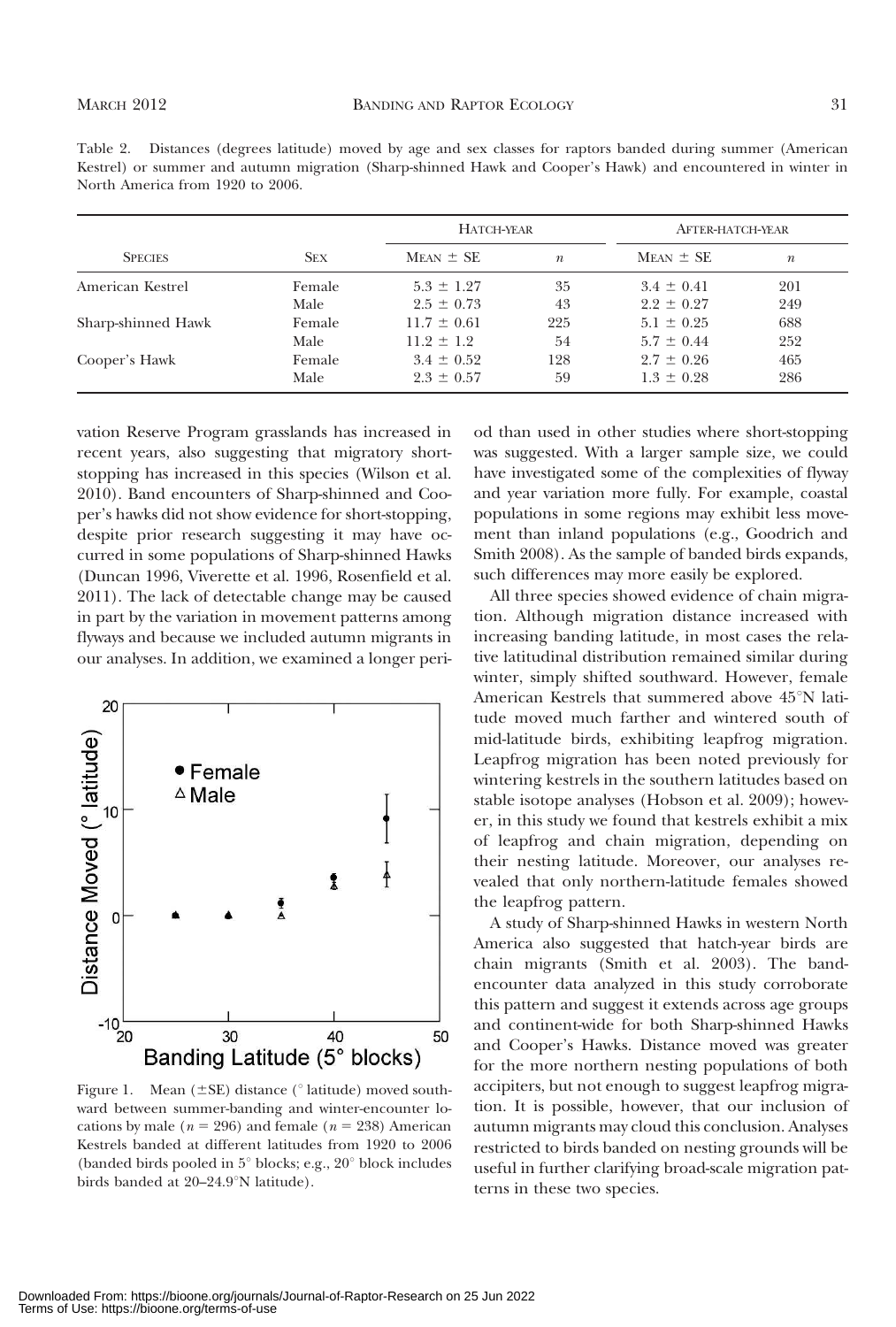| Table 3. General linear model results evaluating relationships between wintering latitude and various explanatory |  |  |  |  |  |
|-------------------------------------------------------------------------------------------------------------------|--|--|--|--|--|
| variables for American Kestrels, Sharp-shinned Hawks, and Cooper's Hawks in North America based on banding and    |  |  |  |  |  |
| encounter records from 1920–2006.                                                                                 |  |  |  |  |  |

| <b>SPECIES AND</b>              |          |                  |         |                  |
|---------------------------------|----------|------------------|---------|------------------|
| <b>EXPLANATORY VARIABLE</b>     | $\beta$  | $\boldsymbol{F}$ | df      | $\boldsymbol{P}$ |
| American Kestrel <sup>1</sup>   |          |                  |         |                  |
| Intercept                       | $-43.90$ | 2.31             | 1,520   | 0.128            |
| <b>Sex</b>                      | $-0.99$  | 11.04            | 1,520   | 0.001            |
| Age <sup>2</sup>                | 0.21     | 0.50             | 1,520   | 0.481            |
| $Sex * Age$                     | 0.20     | 0.44             | 1,520   | 0.509            |
| Banding latitude $(°)$          | 0.30     | 16.60            | 1,520   | < 0.001          |
| Flyway <sup>3</sup>             |          | 0.30             | 2,520   | 0.738            |
| Central                         | 0.08     | 0.11             | 1,520   | 0.743            |
| Eastern                         | 0.19     | 0.38             | 1,520   | 0.539            |
| Encounter year                  | 0.04     | 5.79             | 1,520   | 0.016            |
| Sharp-shinned Hawk <sup>4</sup> |          |                  |         |                  |
| Intercept                       | $-10.17$ | 0.16             | 1, 1199 | 0.724            |
| <b>Sex</b>                      | $-0.33$  | 1.77             | 1, 1199 | 0.184            |
| Age                             | 1.96     | 56.90            | 1, 1199 | < 0.001          |
| Sex * Age                       | 0.35     | 2.01             | 1, 1199 | 0.147            |
| Banding latitude $(°)$          | 0.42     | 87.18            | 1, 1199 | < 0.001          |
| Flyway <sup>3</sup>             |          | 20.24            | 2, 1199 | < 0.001          |
| Central                         | $-1.55$  | 39.81            | 1, 1199 | < 0.001          |
| Eastern                         | 0.66     | 5.87             | 1, 1199 | 0.016            |
| Encounter year                  | 0.01     | 0.88             | 1, 1199 | 0.349            |
| Cooper's Hawk <sup>5</sup>      |          |                  |         |                  |
| Intercept                       | $-41.41$ | 1.80             | 1,930   | 0.181            |
| <b>Sex</b>                      | $-0.47$  | 4.28             | 1,930   | 0.039            |
| Age                             | 0.59     | 6.81             | 1,930   | 0.009            |
| Sex * Age                       | $-0.18$  | 0.62             | 1,930   | 0.432            |
| Banding latitude (°)            | 0.73     | 264.68           | 1,930   | < 0.001          |
| Flyway <sup>3</sup>             |          | 15.75            | 2,930   | < 0.001          |
| Central                         | 0.29     | 0.94             | 1,930   | 0.334            |
| Eastern                         | 0.92     | 15.47            | 1,930   | < 0.001          |
| Encounter year                  | 0.03     | 2.60             | 1,930   | 0.107            |

 $1 n = 528$  encounters; model  $R^2 = 0.28$ .

<sup>2</sup> Hatch-year or after-hatch-year.

<sup>3</sup> Western (west of  $100^{\circ}$ W longitude), central (80–100°W), and eastern (east of 80°W).

 $4 n = 1200$  encounters; model  $R^2 = 0.14$ .

 $5 n = 938$  encounters; model  $R^2 = 0.26$ .

In all three species, adults migrated shorter distances and wintered farther north than immature birds. Although age differences in migration distance have been reported previously in raptors (Clark 1985, Gauthreaux 1985), our results showed that agerelated differential migration was much stronger among Sharp-shinned Hawks than among Cooper's Hawks, and that at best only a weak effect (statistically nonsignificant) was found among American Kestrels. Previous researchers have hypothesized that immature birds move farther south from northern summer ranges than adults, because adults exclude juveniles from areas closer to breeding latitudes (Mueller et al. 1977, Kjellén 1990). If this hypothesis is true, the difference observed here suggests that exclusion probabilities may vary among species.

The extent of seasonal movement varied across the continent for all three species, but patterns differed. Western-flyway birds moved farther in American Kestrels and Cooper's Hawks, although the difference was not significant for the American Kestrel. In contrast to the Cooper's Hawk, Sharp-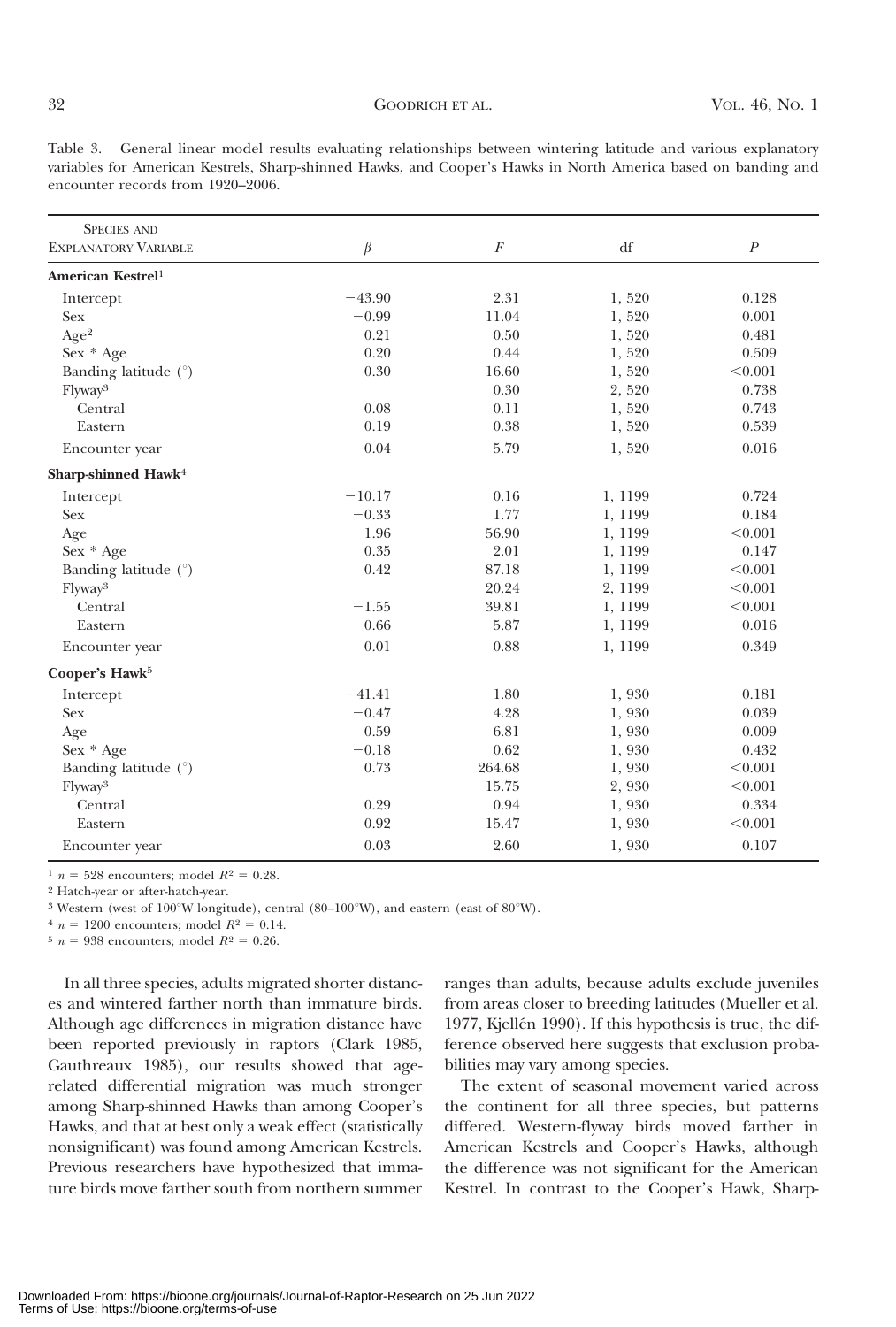



Figure 2. Mean ( $\pm$ SE) distance ( $\degree$  latitude) moved southward between summer- or autumn-banding and winterencounter locations by male ( $n = 306$ ) and female ( $n =$ 913) Sharp-shinned Hawks banded at different latitudes from 1920 to 2006 (banded birds pooled in  $5^\circ$  blocks; e.g., 20° block includes birds banded at 20–24.9°N latitude).

Figure 4. Mean  $(\pm SE)$  latitude of winter recoveries for male ( $n = 296$ ) and female ( $n = 238$ ) American Kestrels banded during summer at different latitudes from 1920 to 2006 (banded birds pooled in  $5^\circ$  blocks; e.g.,  $20^\circ$  block includes birds banded at 20–24.9° latitude).





Figure 3. Mean  $(\pm SE)$  distances ( $\degree$  latitude) moved southward between summer- or autumn-banding and winter-encounter locations by male ( $n = 345$ ) and female  $(n = 593)$  Cooper's Hawks banded at different latitudes from 1920 to 2006 (banded birds pooled in  $5^{\circ}$  blocks; e.g.,  $20^{\circ}$  block includes birds banded at  $20-24.9^{\circ}$  latitude).

Figure 5. Mean  $(\pm SE)$  latitude of winter recoveries (1920–2006) for male  $(n = 306)$  and female  $(n = 913)$ Sharp-shinned Hawks banded during summer or autumn migration at different latitudes from 1920 to 2006 (banded birds pooled in  $5^\circ$  blocks; e.g.,  $20^\circ$  block includes birds banded at  $20-24.9^{\circ}$  latitude).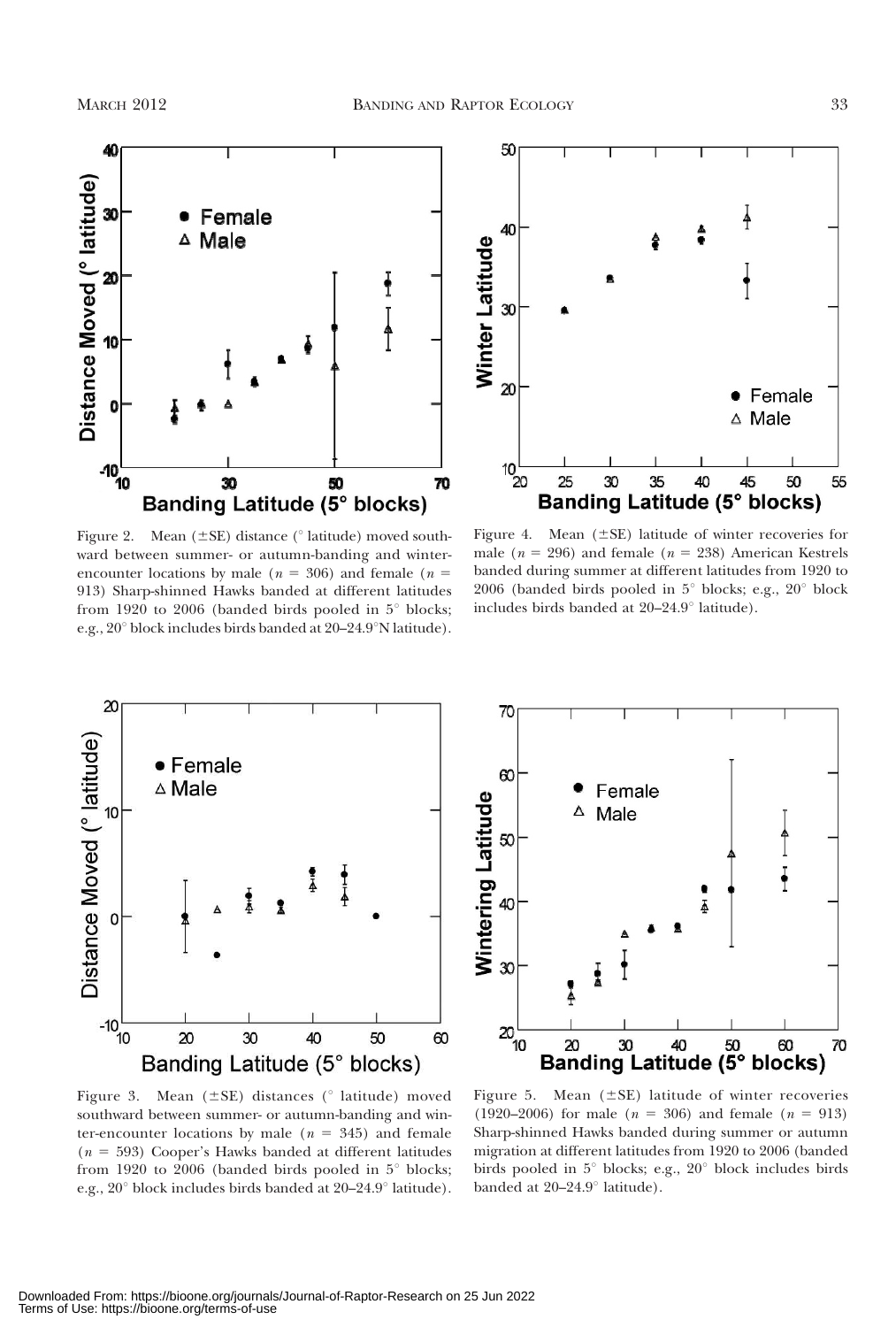

Figure 6. Mean  $(\pm SE)$  latitude of winter recoveries for male ( $n = 345$ ) and female ( $n = 593$ ) Cooper's Hawks banded during summer or autumn migration at different latitudes from 1920 to 2006 (banded birds pooled in  $5^\circ$ blocks; e.g.,  $20^{\circ}$  block includes birds banded at 20–  $24.9^\circ$  latitude).

shinned Hawks from the central flyway moved farther than eastern and western Sharp-shinned Hawks. The complex patterns observed could be due in part to the differences in species' ranges (Rosenfield and Evans 1980, Bildstein and Meyer 2000, Smallwood and Bird 2002) and how we pooled the data into three flyways. In the west, coastal birds often migrate shorter distances compared with inland-nesting birds (Goodrich and Smith 2008). Harsher winters and climate conditions found in interior North America compared to eastern North America (Brown and Lomolino 1998) may drive interior birds from both the western and central portions of the continent to move earlier and farther than in the east (Goodrich and Smith 2008). The availability of the Meso-American land corridor to southbound central and western migrants also allows central and western birds to migrate farther without crossing water compared to birds in the east. A finer division of flyways may further illuminate regional differences in distance traveled.

Patterns of migration also varied among the three species, with Sharp-shinned Hawks moving farthest to wintering sites. Cooper's Hawks moved the shortest distance of the three raptors. Across all three species, birds banded at latitudes south of  $35^{\circ}$ N showed little movement, suggesting these populations may be largely resident. Differences between sexes within each species were most apparent at higher latitudes. In the accipiters, lower latitude birds  $(<25^{\circ}$ ) may have shown a slight northward winter movement. Southern populations moving northward during the nonbreeding season has been documented in other raptors, including western Red-tailed Hawks (Buteo jamaicensis; Bloom 1985) and Bald Eagles (Haliaeetus leucocephalus; Buehler 2000).

Inclusion of accipiters banded on autumn migration compromised our ability to interpret differences within and among species. This inclusion may have biased our analyses because breeding latitude was unknown for these individuals. We suggest that banding data for species with a small breedingseason sample size may not be well suited to answering questions about migratory connectivity or migration distances. Despite this, the long time-series of banding records available in North America provides unique opportunities for assessing temporal changes in migration behavior in these and other species, particularly for species where banding occurs regularly on the breeding grounds.

The American Kestrel typifies a species that is easily banded during the breeding season and is therefore well suited to analyses of migratory connectivity and migration distance using banding data. Average migration distances in this species differed between males and females, with males staying closer to breeding latitudes than females. This supported the suggestion (Smallwood and Bird 2002) that males generally winter closer to the breeding grounds than females in this species. The decrease in movement across the years studied deserves further monitoring and research in the future. Further research on raptor band-recovery data may prove useful in understanding how climate change may affect migration patterns through time.

#### ACKNOWLEDGMENTS

This paper would not have been possible without the long-term diligent efforts of numerous raptor banders throughout North America. We thank them as well as the USGS Bird Banding Lab for making banding data available for this analysis and for sponsoring the banding symposium at the 2010 Raptor Research Foundation conference in Fort Collins, Colorado. This paper was greatly improved by comments from J. Smith and an anonymous reviewer. This is Hawk Mountain Sanctuary Contribution to Conservation Science Number 208.

#### LITERATURE CITED

BERTHOLD, P. 2001. Bird migration: a general study, Second Ed. Oxford Univ. Press, Oxford, U.K.